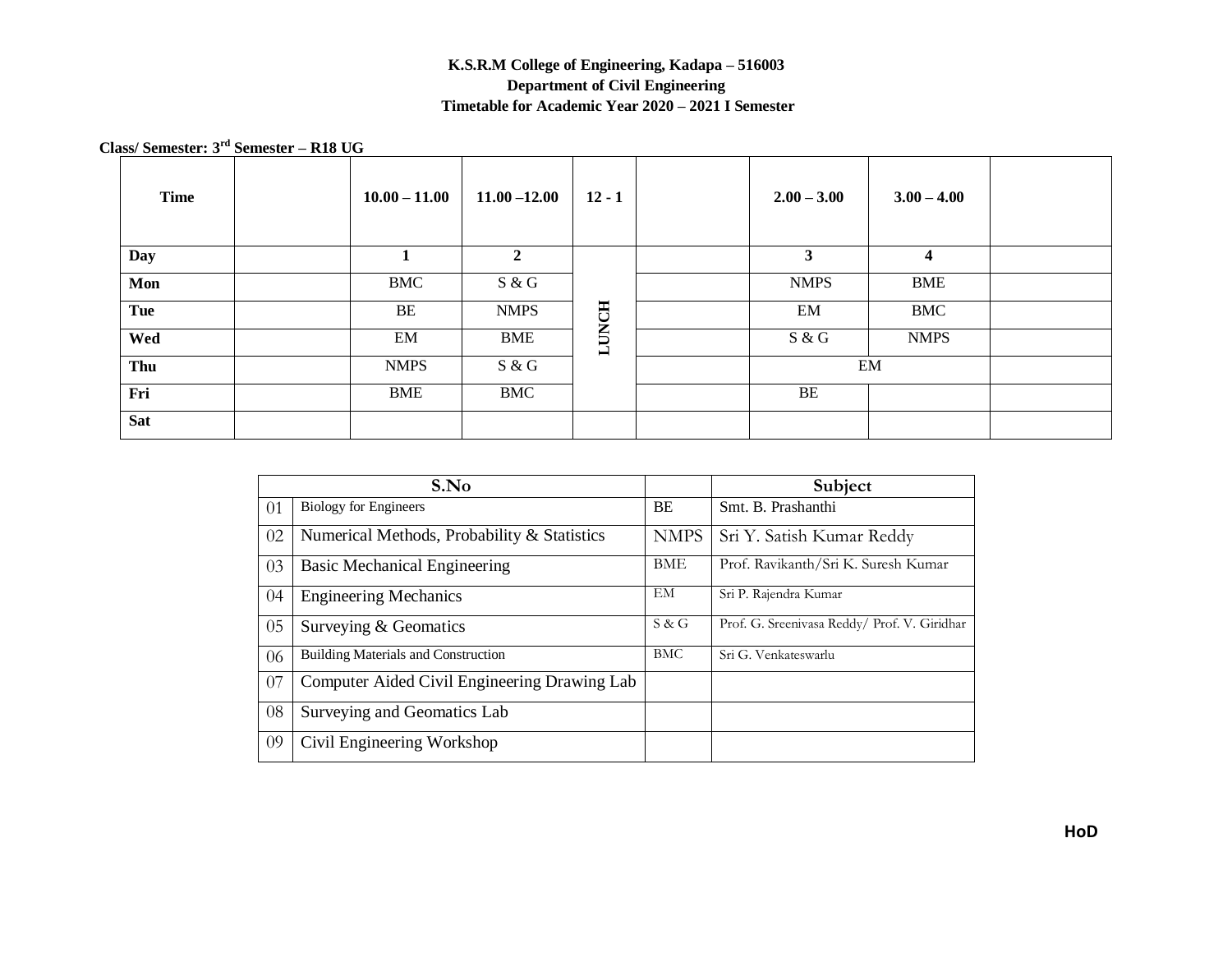## **K.S.R.M College of Engineering, Kadapa – 516003 Department of Civil Engineering Timetable for Academic Year 2020 – 2021 I Semester**

 **Class/ Semester:: 5 th Semester – R18 UG** 

| <b>Time</b> | $10.00 - 11.00$ | $11.00 - 12.00$ | $12 - 1$     | $2.00 - 3.00$ | $3.00 - 4.00$ |       |  |
|-------------|-----------------|-----------------|--------------|---------------|---------------|-------|--|
| Day         | -1.             | $\overline{2}$  |              | $\mathbf{3}$  | 4             |       |  |
| Mon         | $SA-I$          |                 |              | EE            | HV & PE       |       |  |
| Tue         | HM              | TE              |              |               | $SM-2$        | T & P |  |
| Wed         | HV& PE          | RS & GIS        | <b>LUNCH</b> | $SA-I$        | $---$         |       |  |
| Thu         | $SM-2$          |                 |              | <b>GTE</b>    | TE            |       |  |
| Fri         | <b>GTE</b>      | HM              |              | RS & GIS      | <b>SDP</b>    |       |  |
| <b>Sat</b>  | EE              | <b>SDP</b>      |              | <b>GTE</b>    | $---$         |       |  |

| S. No | Subject                            |            |                                        |
|-------|------------------------------------|------------|----------------------------------------|
| 01    | Human Values & Professional Ethics | HV & PE    | Sri K. Ramesh Rao/Sri A. Anand Rao     |
| 02    | Solid Mechanics $-2$               | $SM-2$     | Prof. G. Sreenivasa Reddy              |
| 03    | Hydraulic Machinery                | HM         | Sri V. V. Prasad                       |
| 04    | Structural Analysis - I            | $SA-I$     | Prof. A. Mohan                         |
| 05    | Geotechnical Engineering           | <b>GTE</b> | Sri P. Suresh Praveen Kumar            |
| 06    | <b>Environmental Engineering</b>   | EЕ         | Sri G. Venkateswarlu                   |
| 07    | Transportation Engineering         | TE         | Smt. K. Niveditha                      |
| 08    | Remote Sensing & GIS               | RS & GIS   | Sri N. Prathap Kumar                   |
| 09    | Training & Placement               | T & P      | Sri P. Rajendra Kumar/ Sri N. Siddique |
| 10    | Skill Developmet Program           | SDP        | Sri P. Suresh Praveen Kumar            |
| 11    | Geotechnical Engineering Lab       |            |                                        |
| 12    | Transportation Engineering Lab     |            |                                        |
| 13    | Environmental Engineering Lab      |            |                                        |
| 14    | Socially Relevant Project          |            |                                        |